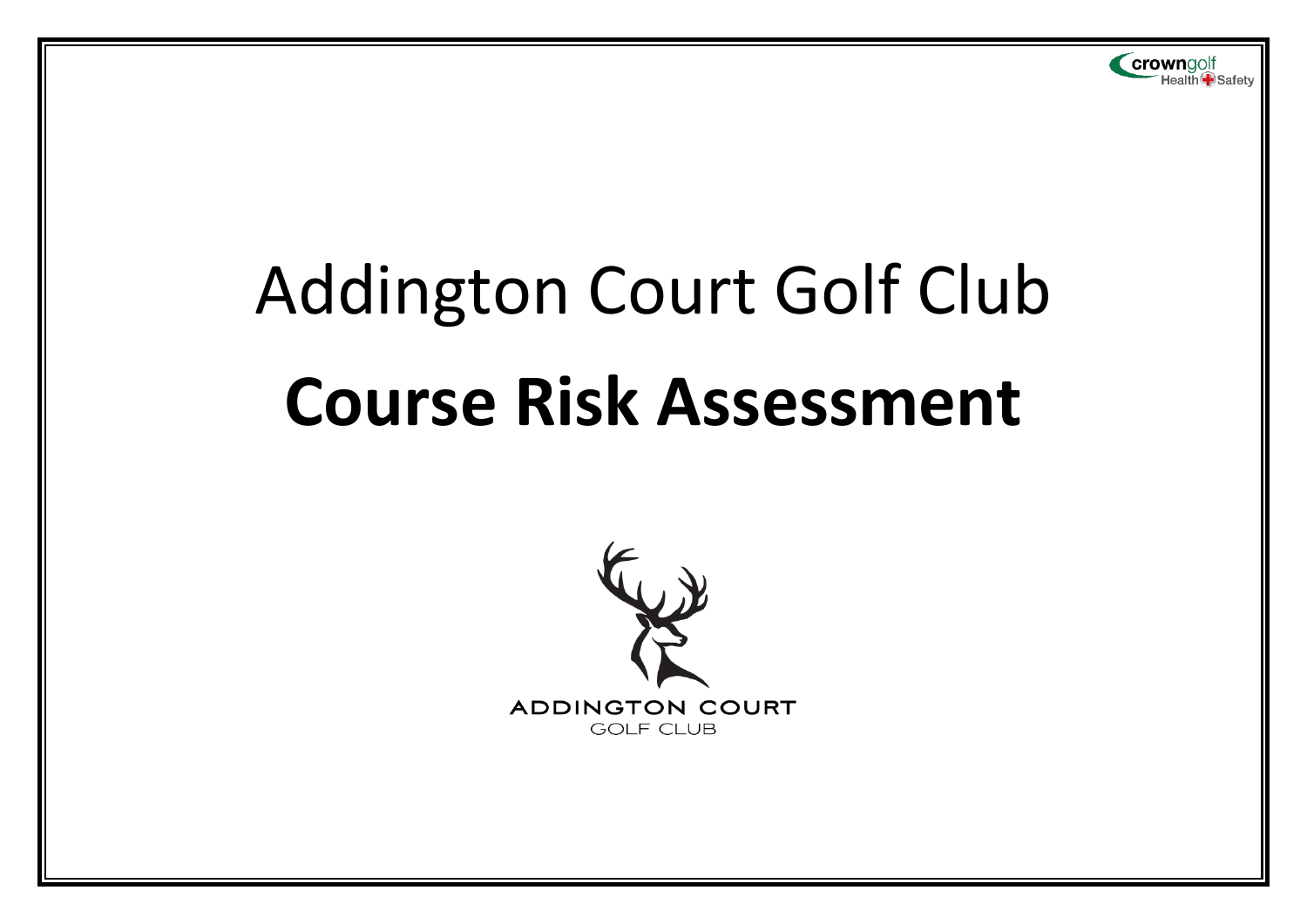

**Hazard Who Might Be** 

**Harmed?**



**How Is The Risk Controlled?**

**Risk Factor**

|                  | <b>General Overview of Course Risks</b>                    |                                                            |                                                                                                                                                                                                                                                                                                                                                                                                                                                                                        |        |  |
|------------------|------------------------------------------------------------|------------------------------------------------------------|----------------------------------------------------------------------------------------------------------------------------------------------------------------------------------------------------------------------------------------------------------------------------------------------------------------------------------------------------------------------------------------------------------------------------------------------------------------------------------------|--------|--|
| $\mathbf{1}$ .   | <b>Typical hazards encountered</b><br>on a Golf Course.    | Golfers, Greens Staff and<br>spectators.                   | Strict adherence to the Rules and Etiquette of Golf, observe all signs and be aware of rules<br>concerning cessation of play in dangerous weather or conditions.                                                                                                                                                                                                                                                                                                                       | Low    |  |
| 2.               | <b>Teeing Off</b><br>Miss hit Tee shot to right<br>or left | Other Golfers on<br>adjacent greens,<br>fairways, or paths | Don't tee off until you are sure that the group in front are out of range. Don't tee off if any<br>of your playing partners are standing forward of you. Don't tee off if anyone is walking<br>toward the tee from any adjacent holes. Don't stand forward of a player teeing off.<br>Don't walk towards a tee when someone is preparing to drive<br>Pay attention when playing shot and shout fore if ball drifts to left or right and there is any<br>likelihood of hitting someone. | Medium |  |
| $\overline{3}$ . | <b>Rights of way</b>                                       | Members of public and dog<br>walkers on paths or fairways  | Pay attention when playing shot and shout fore if ball drifts to left or right and there is any<br>likelihood of hitting someone.                                                                                                                                                                                                                                                                                                                                                      | Medium |  |
| 4.               | <b>Fairway to Green</b>                                    | Other Golfers                                              | Don't take a shot until you are sure that the group in front are out of range. Don't take a<br>shot if your playing partners are forward of you and in range. Stand in a safe position when a<br>playing partner is taking a shot                                                                                                                                                                                                                                                      | Medium |  |
| 5.               | Miss hit approach shot to<br>green                         | Players on adjacent holes                                  | Be aware of players in this area and shout fore if hitting to left or right past green and there<br>is any likelihood of hitting someone.                                                                                                                                                                                                                                                                                                                                              | Medium |  |
| 6.               | <b>Streams, Riverbeds,</b><br><b>Ponds Lakes</b>           | All Golfers                                                | Be aware of the dangers of streams, riverbeds (wet or dry, muddy areas), lakes, ponds<br>including slipping down banks, deep water and slippery bridges. Don't step onto frozen<br>water. Use ball retrievers whenever possible. Appropriate holes                                                                                                                                                                                                                                     | Medium |  |
| 7.               | <b>Hidden Greens</b>                                       | Other Golfers, Greens Staff                                | Don't play to Greens until you are sure that the group in front have left. Greens that may be<br>hidden from view for approach shot are holes 7,11 & 18                                                                                                                                                                                                                                                                                                                                | Low    |  |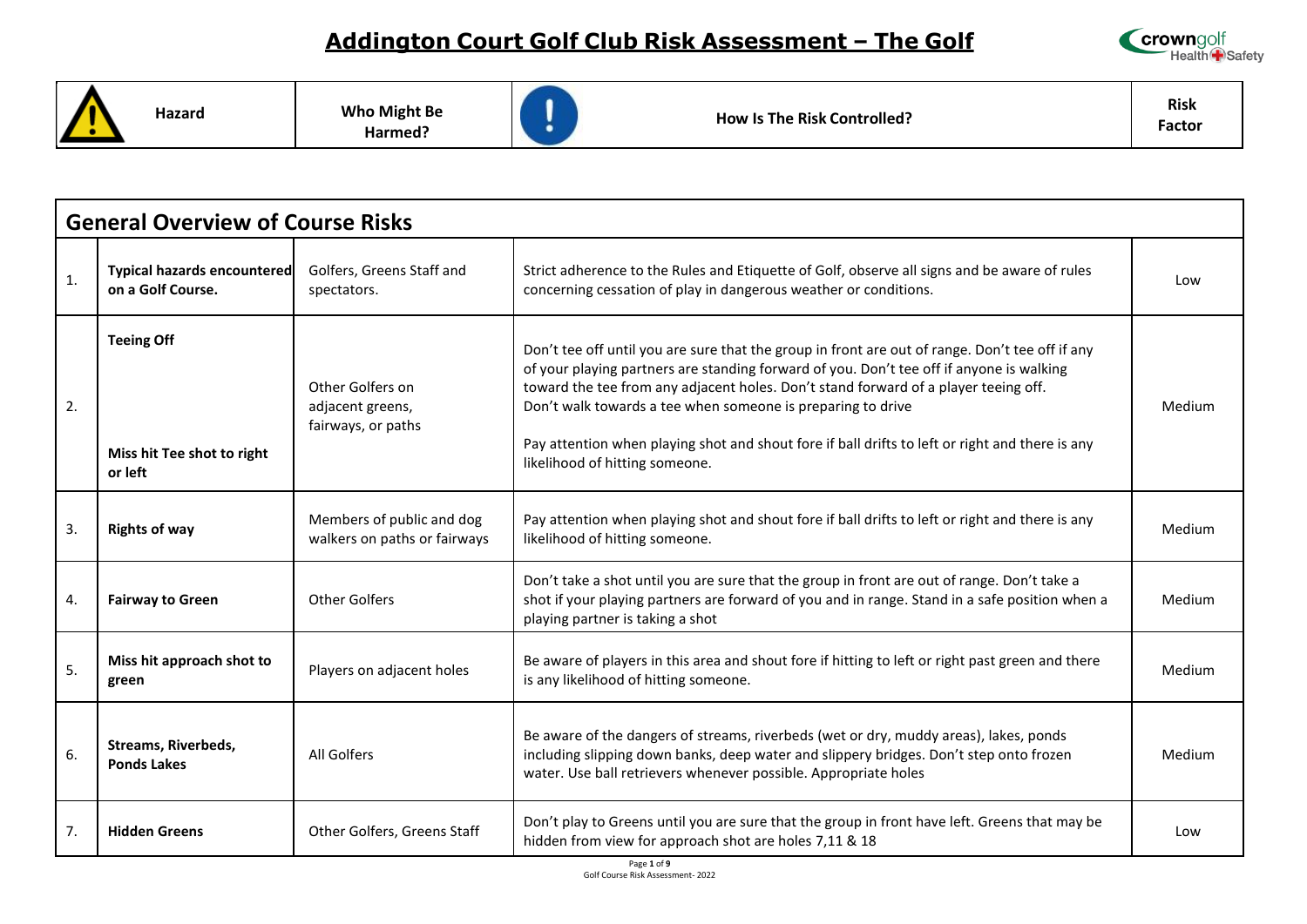

|  | Hazard | <b>Who Might Be</b><br>Harmed? | <b>How Is The Risk Controlled?</b> | <b>Risk</b><br>Factor |
|--|--------|--------------------------------|------------------------------------|-----------------------|
|--|--------|--------------------------------|------------------------------------|-----------------------|

| 8. | Trees and other fixed<br>hazards     | Golfers and Playing partners | When playing near trees beware of balls ricocheting.                                                                                              | Low           |
|----|--------------------------------------|------------------------------|---------------------------------------------------------------------------------------------------------------------------------------------------|---------------|
| 9. | Undulating ground, hollows,<br>hills | All Golfers                  | Take care when walking over undulating ground especially when wet or icy. Appropriate to<br>holes:,6,8,13,15,17 & 18                              | medium        |
| 10 | <b>Driving Buggies</b>               | All Golfers                  | Take care on hills, hollows, and undulations. Take special care driving over bridges or near to<br>brooks and on inclines. Keep speed to minimum. | <b>Medium</b> |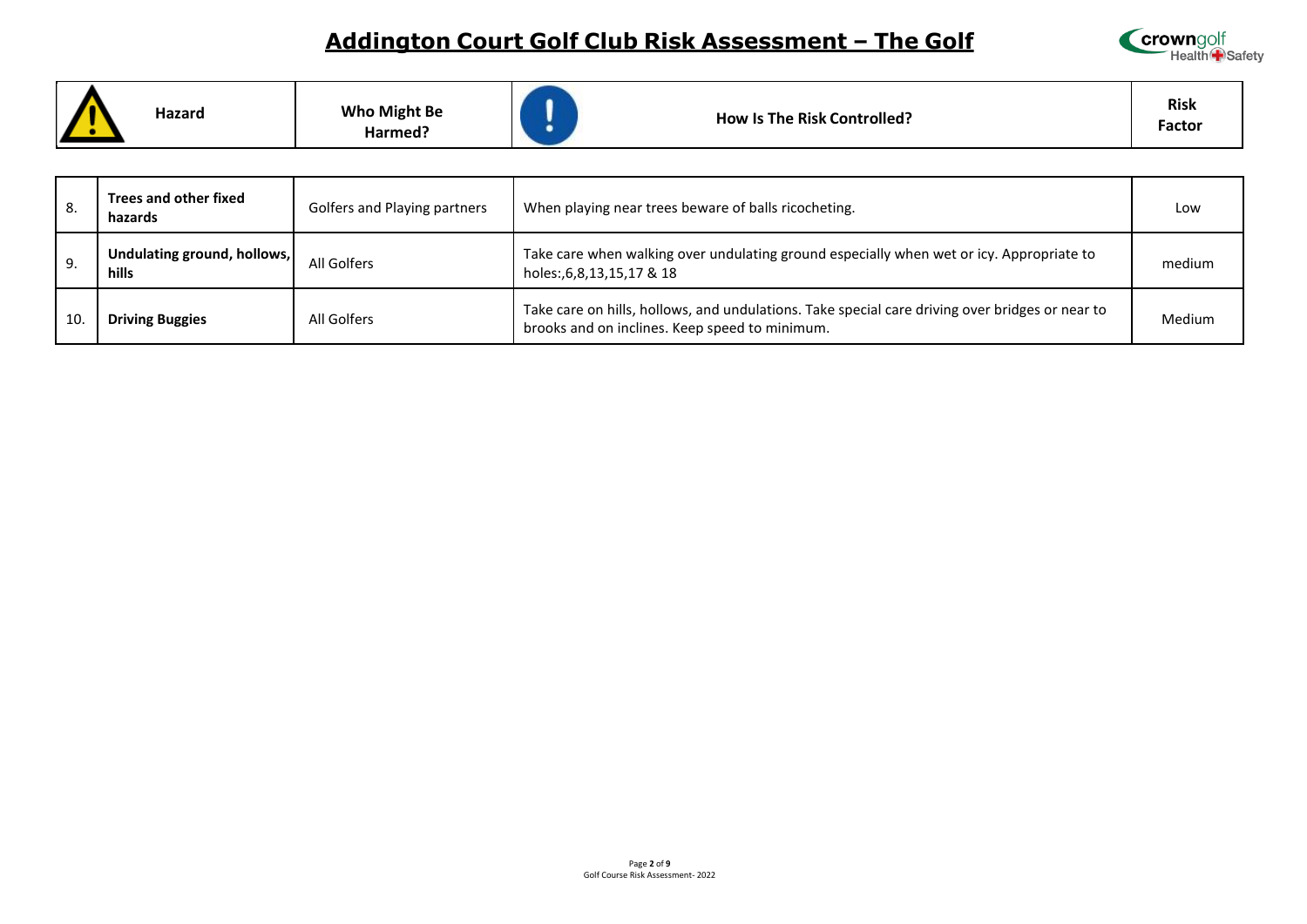

| Hazard                                                    | <b>Who Might Be</b><br>Harmed?                   | <b>How Is The Risk Controlled?</b>                                                                                        | <b>Risk</b><br><b>Factor</b> |
|-----------------------------------------------------------|--------------------------------------------------|---------------------------------------------------------------------------------------------------------------------------|------------------------------|
| <b>Specific Risks Hole by Hole</b>                        |                                                  |                                                                                                                           |                              |
| Hole 1                                                    |                                                  |                                                                                                                           |                              |
| Balls from 18 <sup>th</sup> which drift<br>Right          | All golfers & Greens staff                       | Take care when walking along fairway and listen out for Fore being shouted                                                | Medium                       |
| Hole 2                                                    |                                                  |                                                                                                                           |                              |
| Raised tee area with<br>sleeper retaining wall at<br>rear | Golfers & Greens staff                           | Move tee markers forward away from back of tee                                                                            | Low                          |
| Hole 3                                                    |                                                  |                                                                                                                           |                              |
| Steep bank to left of<br>green                            | Golfers walking to left of<br>green              | Grass kept short, mowed weekly                                                                                            | Low                          |
| Hole 4                                                    |                                                  |                                                                                                                           |                              |
| Fairway blind from Tee                                    | Golfers & Greens staff                           | Walk forward and check fairway is clear before teeing off                                                                 | Medium                       |
| Hole 5                                                    |                                                  |                                                                                                                           |                              |
| Public bridlepath to right<br>of fairway                  | Horse riders, members of<br>public & dog walkers | Pay attention when playing shot and shout fore if ball drifts to right and there is any likelihood<br>of hitting someone. | Low                          |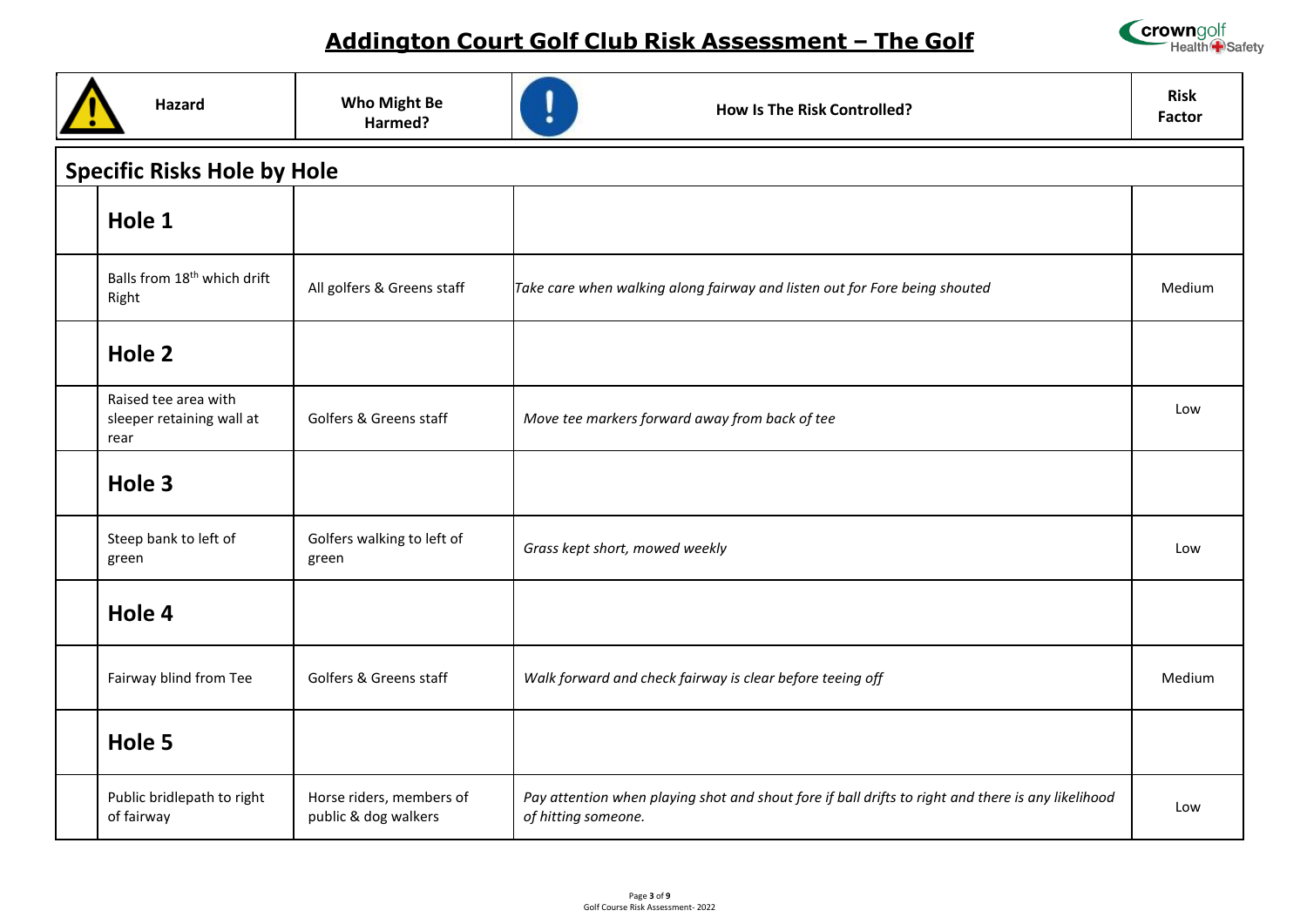



| <b>Hazard</b>                            | <b>Who Might Be</b><br>Harmed?                      | <b>How Is The Risk Controlled?</b>                                                                                        | <b>Risk</b><br><b>Factor</b> |
|------------------------------------------|-----------------------------------------------------|---------------------------------------------------------------------------------------------------------------------------|------------------------------|
| Hole 6                                   |                                                     |                                                                                                                           |                              |
| Public bridlepath to right<br>of fairway | Horse riders, members of<br>public & dog walkers    | Pay attention when playing shot and shout fore if ball drifts to right and there is any likelihood<br>of hitting someone. | Low                          |
| Hole 7                                   |                                                     |                                                                                                                           |                              |
| Tee shot drifts right                    | Golfers on 2 <sup>nd</sup> Green &<br>greens staff  | Pay attention when playing shot and shout fore if ball drifts to right and there is any likelihood<br>of hitting someone  | Low                          |
| Hole 8                                   |                                                     |                                                                                                                           |                              |
| Downhill buggy path                      | Players in buggies                                  | "Danger, Slow down" sign by side of path                                                                                  | Medium                       |
| Hole 9                                   |                                                     |                                                                                                                           |                              |
|                                          |                                                     |                                                                                                                           |                              |
| Hole 10                                  |                                                     |                                                                                                                           |                              |
| Green Approach shot<br>drifts left       | Golfers on 13 <sup>th</sup> green &<br>Greens staff | Pay attention when playing shot and shout fore if ball drifts to left and there is any likelihood<br>of hitting someone   | Medium                       |
| Hole 11                                  |                                                     |                                                                                                                           |                              |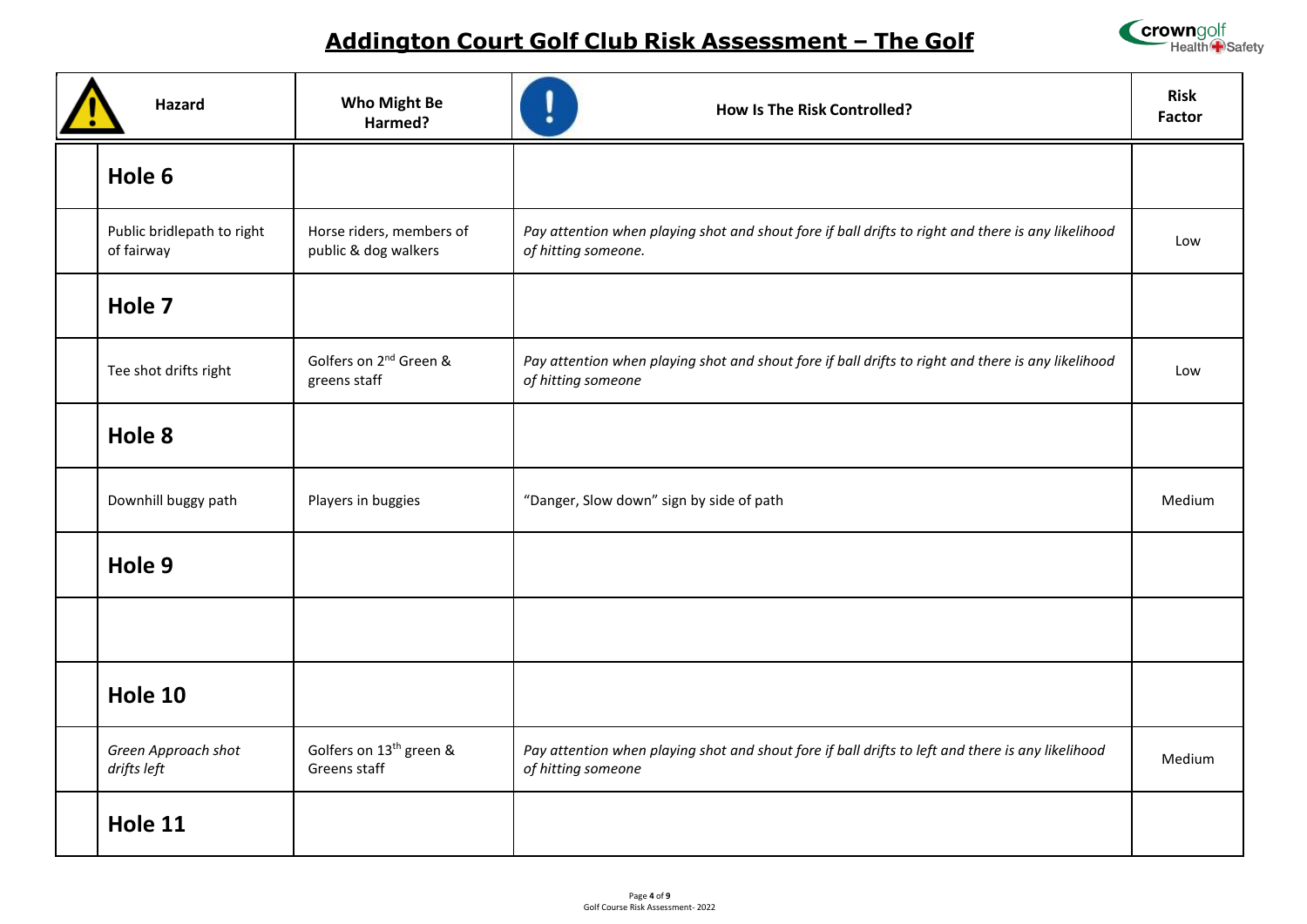

| Hazard                                                  | <b>Who Might Be</b><br>Harmed?                       | ı<br><b>How Is The Risk Controlled?</b>                                                                                  | <b>Risk</b><br><b>Factor</b> |
|---------------------------------------------------------|------------------------------------------------------|--------------------------------------------------------------------------------------------------------------------------|------------------------------|
| Green approach shot<br>goes through green               | Golfers on 12 <sup>th</sup> Tee &<br>Greens staff    | Pay attention when playing shot and shout fore if ball goes long and there is any likelihood of<br>hitting someone       | Medium                       |
| Hole 12                                                 |                                                      |                                                                                                                          |                              |
| Miss-hit tee shot to right<br>from Tee                  | Golfers on 4 <sup>th</sup> fairway &<br>Greens staff | Pay attention when playing shot and shout fore if ball drifts to right and there is any likelihood<br>of hitting someone | Medium                       |
| Hole 13                                                 |                                                      |                                                                                                                          |                              |
|                                                         |                                                      |                                                                                                                          |                              |
| Hole 14                                                 |                                                      |                                                                                                                          |                              |
| Over hit Tee shots into<br><b>Greenkeeping compound</b> | Greens staff                                         | Pay attention when playing shot especially if greenkeeping vehicles are known to be coming<br>in or out of compound      | Medium                       |
| Hole 15                                                 |                                                      |                                                                                                                          |                              |
| Green approach shot<br>drifts right                     | Players walking to 16th<br>Tee                       | Pay attention when playing shot and shout fore if ball drifts to right and there is any likelihood<br>of hitting someone | Medium                       |
| Hole 16                                                 |                                                      |                                                                                                                          |                              |
| Tee shot drifts right                                   | People in Scout camp                                 | Allow trees to grow up providing cover                                                                                   | Low                          |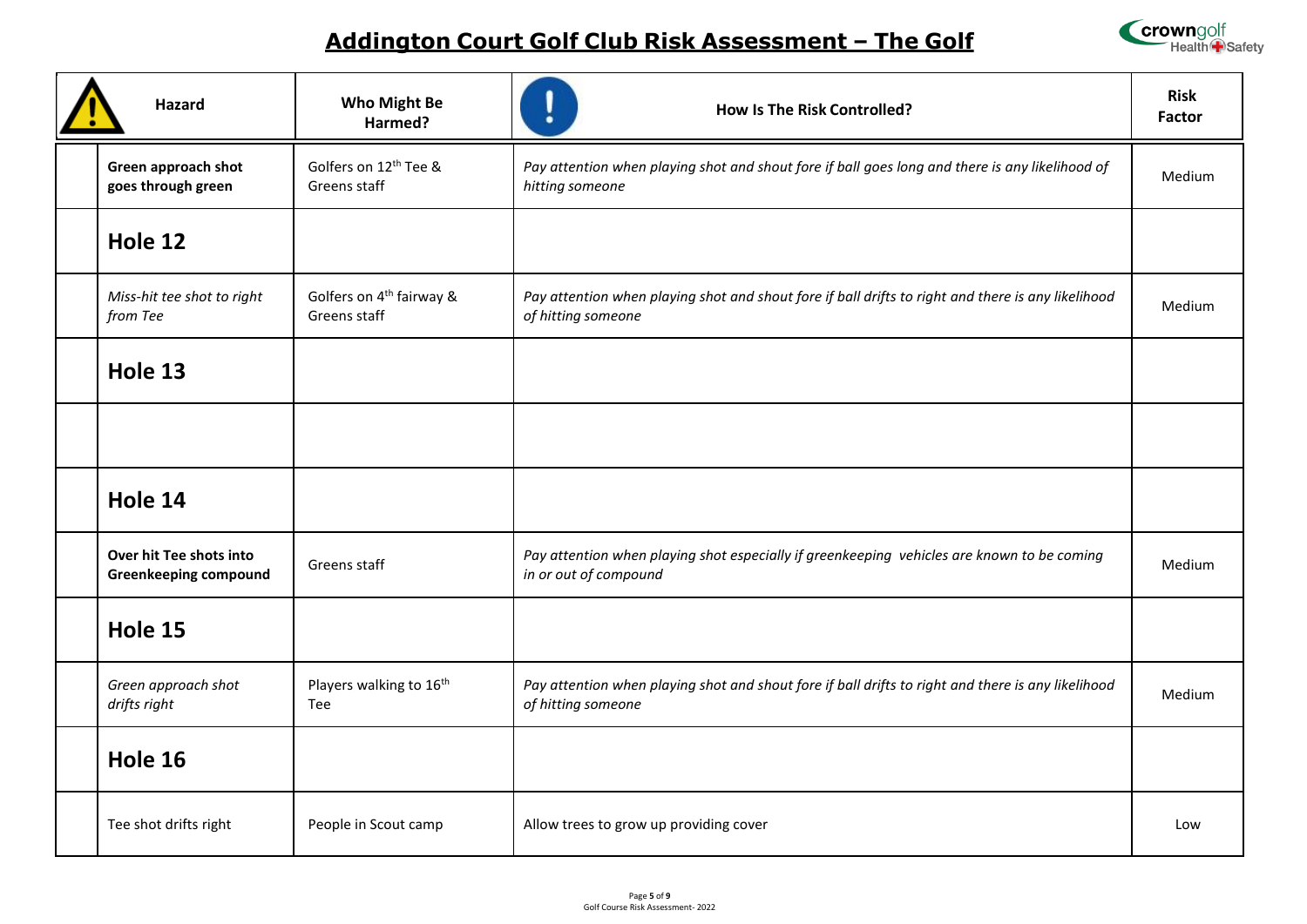

| Hazard                                                      | <b>Who Might Be</b><br>Harmed? | <b>How Is The Risk Controlled?</b><br>٠                                                                             | <b>Risk</b><br>Factor |
|-------------------------------------------------------------|--------------------------------|---------------------------------------------------------------------------------------------------------------------|-----------------------|
| Hole 17                                                     |                                |                                                                                                                     |                       |
|                                                             |                                |                                                                                                                     |                       |
| Hole 18                                                     |                                |                                                                                                                     |                       |
| Miss-hit tee shots to left<br>into greenkeeping<br>compound | Greens staff                   | Pay attention when playing shot especially if greenkeeping vehicles are known to be coming<br>in or out of compound | Medium                |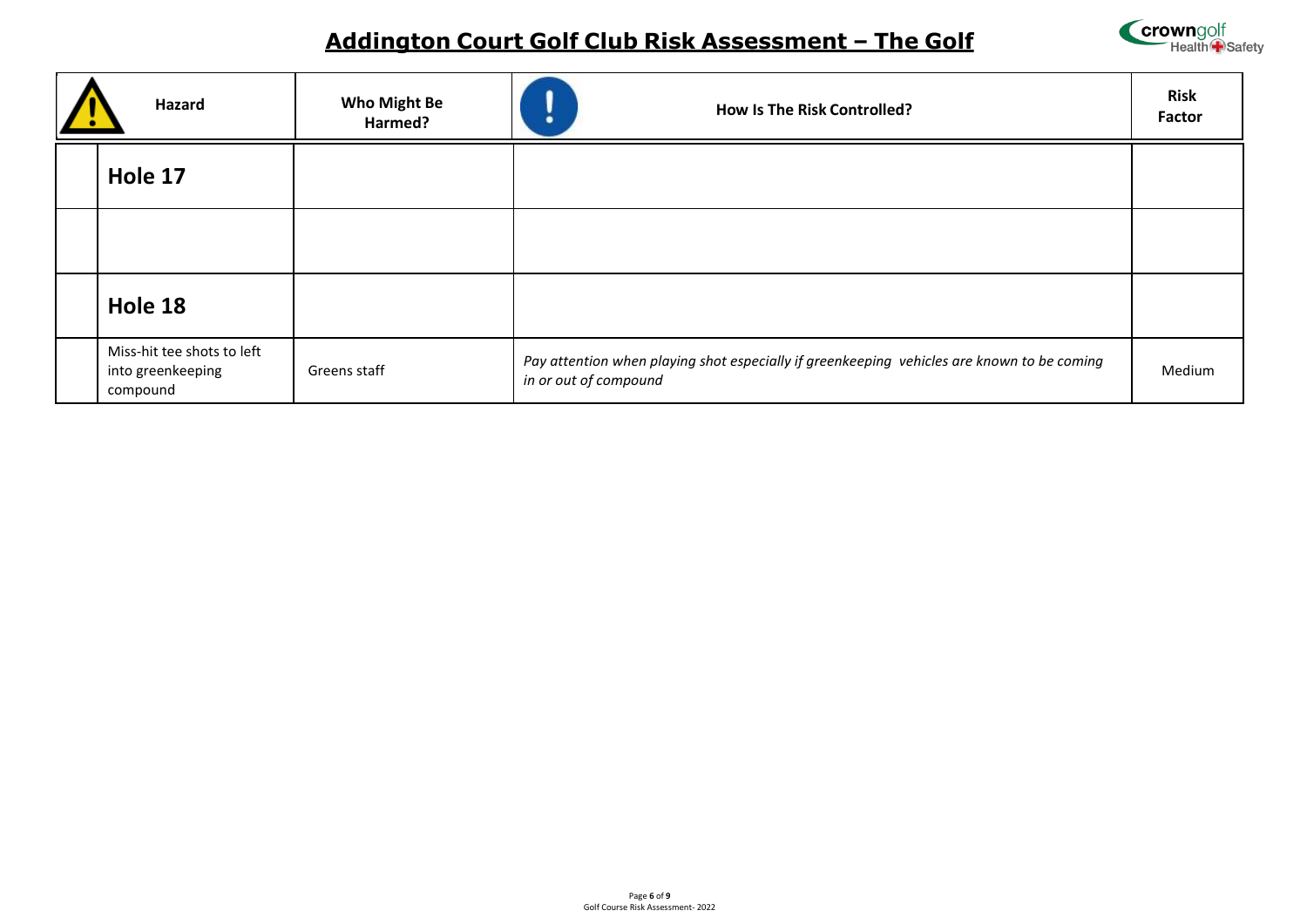



*Review If necessary due to course changes or incidents. Otherwise, 1 June 2023*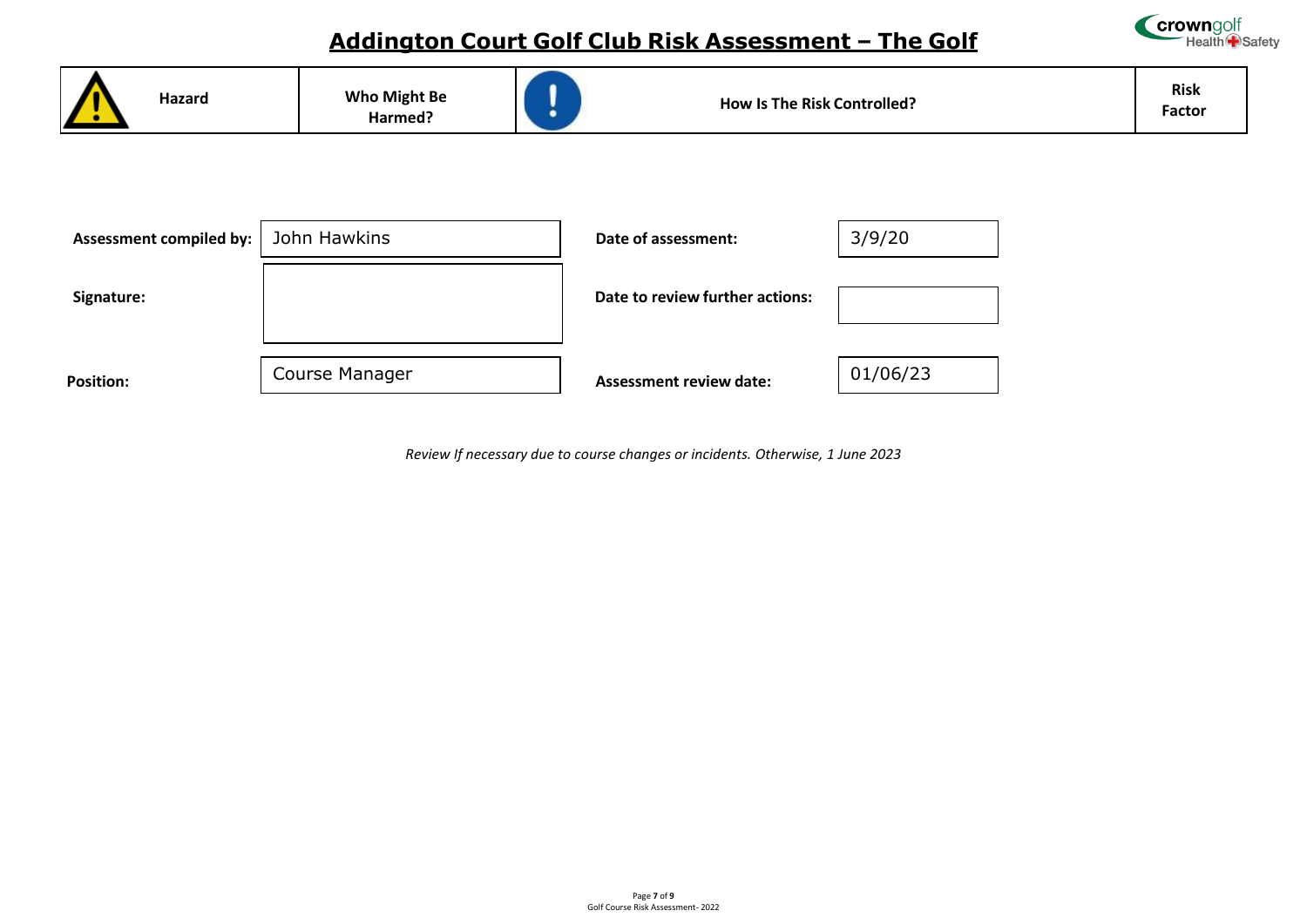

| Hazard | <b>Who Might Be</b><br>Harmed? | <b>How Is The Risk Controlled?</b> | <b>Risk</b><br>Factor |
|--------|--------------------------------|------------------------------------|-----------------------|

The Course may be closed when extreme or adverse weather conditions mean it is dangerous to play or damage to the course would result if play were permitted. Such conditions could cause greens to become waterlogged, the course flooded, covered in snow or poor visibility due to fog. The decision to close the course is made by the **Course Manager** in consultation with the **General Manager** and/or the **Professional Shop** 

The procedure for closing the course will be as follows: The **Course Manager** will ring the **General Manager** and/or **Professional Shop** and inform them. The **Course Manager**  will put up '**Course Closed'** signs and the **Professional Shop** will update the web site **Course Status**.

#### **FOG AND LOW CLOUD POLICY**

The trees to the right of the 1st fairway are clearly visible during normal conditions. In conditions of low cloud or fog when the trees are not visible the **Management** may close the course. No players should attempt to play in those conditions. If there is a need to stop play due to low cloud or fog the **Professional Shop** will sound a long blast of the Klaxon. Players should return safely to the Clubhouse. Resumption of play will be signalled by two short blasts on the klaxon.

#### **LIGHTNING POLICY**

In the event of a lightning strike being seen within the vicinity of the Golf Club the **General Manager** or the **Professional Shop** will close the course by sounding a long blast on the Klaxon. When a lightning storm has been seen in the course vicinity, no play is to commence until a period of 15 minutes from the last lightning strike/clap of thunder. Play will resume after two short blasts of the Klaxon. Three long blasts indicate complete abandonment of play.

If the **General Manager** or the **Professional Shop** is unavailable it is incumbent upon each **Player** to assess the risks and ensure that they take appropriate measures to ensure safe passage from the course in the event of Fog or Lightning.

#### **COMPETITIONS**

During a Club competition the **Competition Organiser** in conjunction with the **General Manager** or the **Professional Shop** may close the course if it is considered the course has become unsuitable for play. In the event that the **Competition Organiser, General Manager** or **Professional Shop** is unavailable it is incumbent upon each **Player** to assess the risk and ensure that they take appropriate measures to ensure safe passage from the course.

Players should make themselves fully conversant with the rules of the competition in which they are playing. E.g. in some competitions a cessation of play may also mean the abandonment of that particular competition. In other competitions such as Opens or Invitation Days, the competition may be recommenced if and when conditions allow. In such circumstances players must mark the position of their ball in the correct manner, otherwise a penalty or disqualification will result.

The cease play signal is a long blast, and players should mark their ball and find somewhere safe to shelter. The all-clear signal is two short blasts, and if it sounds then play can resume. If this has not been sounded within ½ hour then play must be abandoned. Three long blasts indicate **complete abandonment.**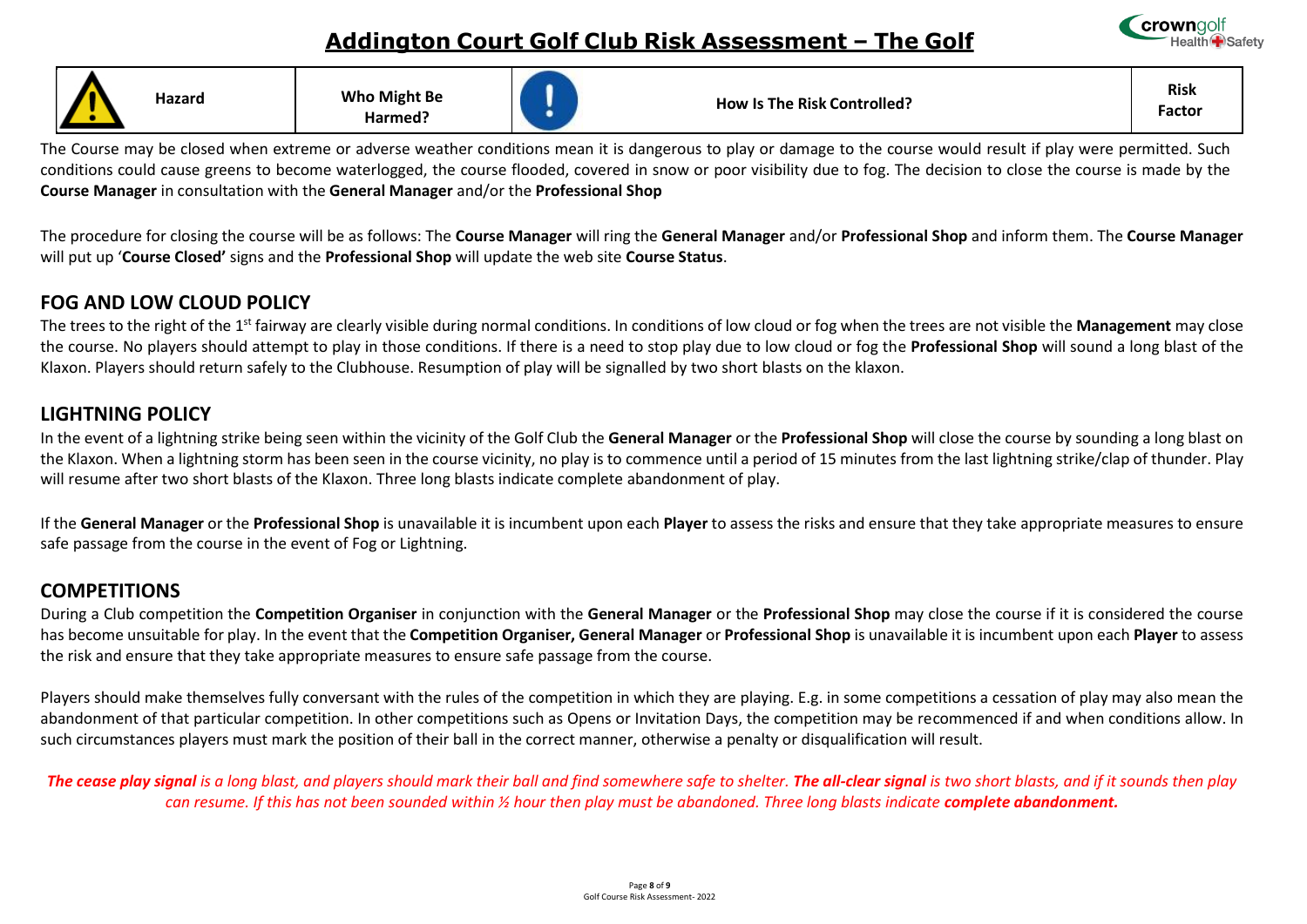

# Addington Court Golf Club **Falconwood Course Risk Assessment**

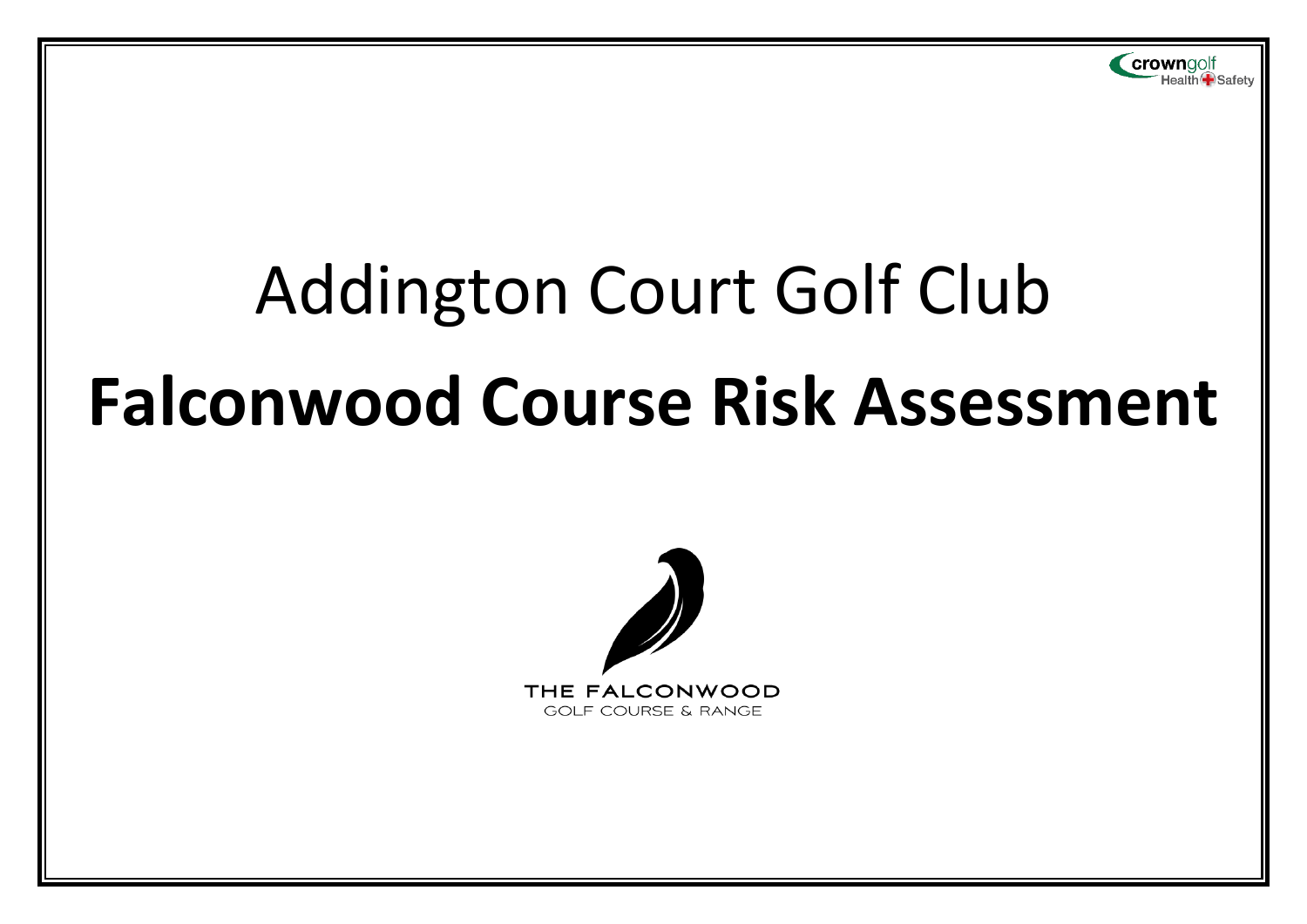

**Hazard Who Might Be** 

**Harmed?**



**How Is The Risk Controlled?**

**Risk Factor**

|                | <b>General Overview of Course Risks</b>                    |                                                            |                                                                                                                                                                                                                                                                                                                                                                                                                                                                                        |        |  |
|----------------|------------------------------------------------------------|------------------------------------------------------------|----------------------------------------------------------------------------------------------------------------------------------------------------------------------------------------------------------------------------------------------------------------------------------------------------------------------------------------------------------------------------------------------------------------------------------------------------------------------------------------|--------|--|
| 1.             | <b>Typical hazards encountered</b><br>on a Golf Course.    | Golfers, Greens Staff and<br>spectators.                   | Strict adherence to the Rules and Etiquette of Golf, observe all signs and be aware of rules<br>concerning cessation of play in dangerous weather or conditions.                                                                                                                                                                                                                                                                                                                       | Low    |  |
| 2.             | <b>Teeing Off</b><br>Miss hit Tee shot to right<br>or left | Other Golfers on<br>adjacent greens,<br>fairways, or paths | Don't tee off until you are sure that the group in front are out of range. Don't tee off if any of<br>your playing partners are standing forward of you. Don't tee off if anyone is walking toward<br>the tee from any adjacent holes. Don't stand forward of a player teeing off.<br>Don't walk towards a tee when someone is preparing to drive<br>Pay attention when playing shot and shout fore if ball drifts to left or right and there is any<br>likelihood of hitting someone. | Medium |  |
| 3.             | <b>Rights of way</b>                                       | Members of public and dog<br>walkers on paths or fairways  | Pay attention when playing shot and shout fore if ball drifts to left or right and there is any<br>likelihood of hitting someone.                                                                                                                                                                                                                                                                                                                                                      | Medium |  |
| 4.             | <b>Fairway to Green</b>                                    | <b>Other Golfers</b>                                       | Don't take a shot until you are sure that the group in front are out of range. Don't take a shot<br>if your playing partners are forward of you and in range. Stand in a safe position when a<br>playing partner is taking a shot                                                                                                                                                                                                                                                      | Medium |  |
| 5.             | Miss hit approach shot to<br>green                         | Players on adjacent holes                                  | Be aware of players in this area and shout fore if hitting to left or right past green and there<br>is any likelihood of hitting someone.                                                                                                                                                                                                                                                                                                                                              | Medium |  |
| 6.             | Streams, Riverbeds,<br><b>Ponds Lakes</b>                  | All Golfers                                                | Be aware of the dangers of streams, riverbeds (wet or dry, muddy areas), lakes, ponds<br>including slipping down banks, deep water and slippery bridges. Don't step onto frozen<br>water. Use ball retrievers whenever possible. Appropriate holes                                                                                                                                                                                                                                     | Medium |  |
| 7 <sub>1</sub> | <b>Hidden Greens</b>                                       | Other Golfers, Greens Staff                                | Don't play to Greens until you are sure that the group in front have left. Greens that may be<br>hidden from view for approach shot are holes 3,8,9 & 18                                                                                                                                                                                                                                                                                                                               | Low    |  |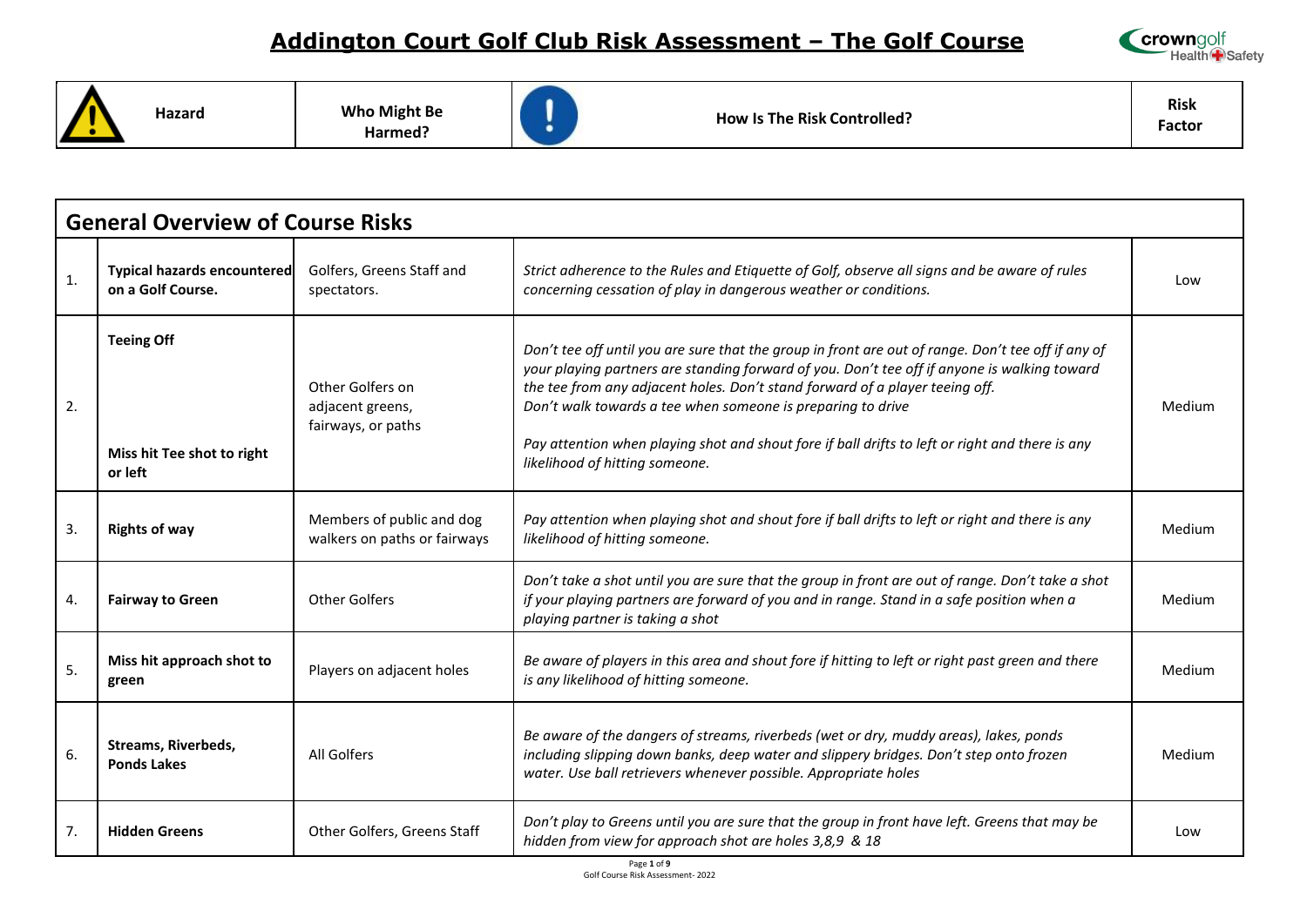

|  | Hazard | <b>Who Might Be</b><br>Harmed? | <b>How Is The Risk Controlled?</b> | Risk<br>Factor |
|--|--------|--------------------------------|------------------------------------|----------------|
|--|--------|--------------------------------|------------------------------------|----------------|

| 8. | Trees and other fixed<br>hazards            | Golfers and Playing partners | When playing near trees beware of balls ricocheting.                                                                                              | Low           |
|----|---------------------------------------------|------------------------------|---------------------------------------------------------------------------------------------------------------------------------------------------|---------------|
| 9. | Undulating ground, hollows,<br><b>hills</b> | All Golfers                  | Take care when walking over undulating ground especially when wet or icy. Appropriate to<br>holes:1, 9, 15, 17 & 18                               | <b>Medium</b> |
| 10 | <b>Driving Buggies</b>                      | All Golfers                  | Take care on hills, hollows, and undulations. Take special care driving over bridges or near to<br>brooks and on inclines. Keep speed to minimum. | <b>Medium</b> |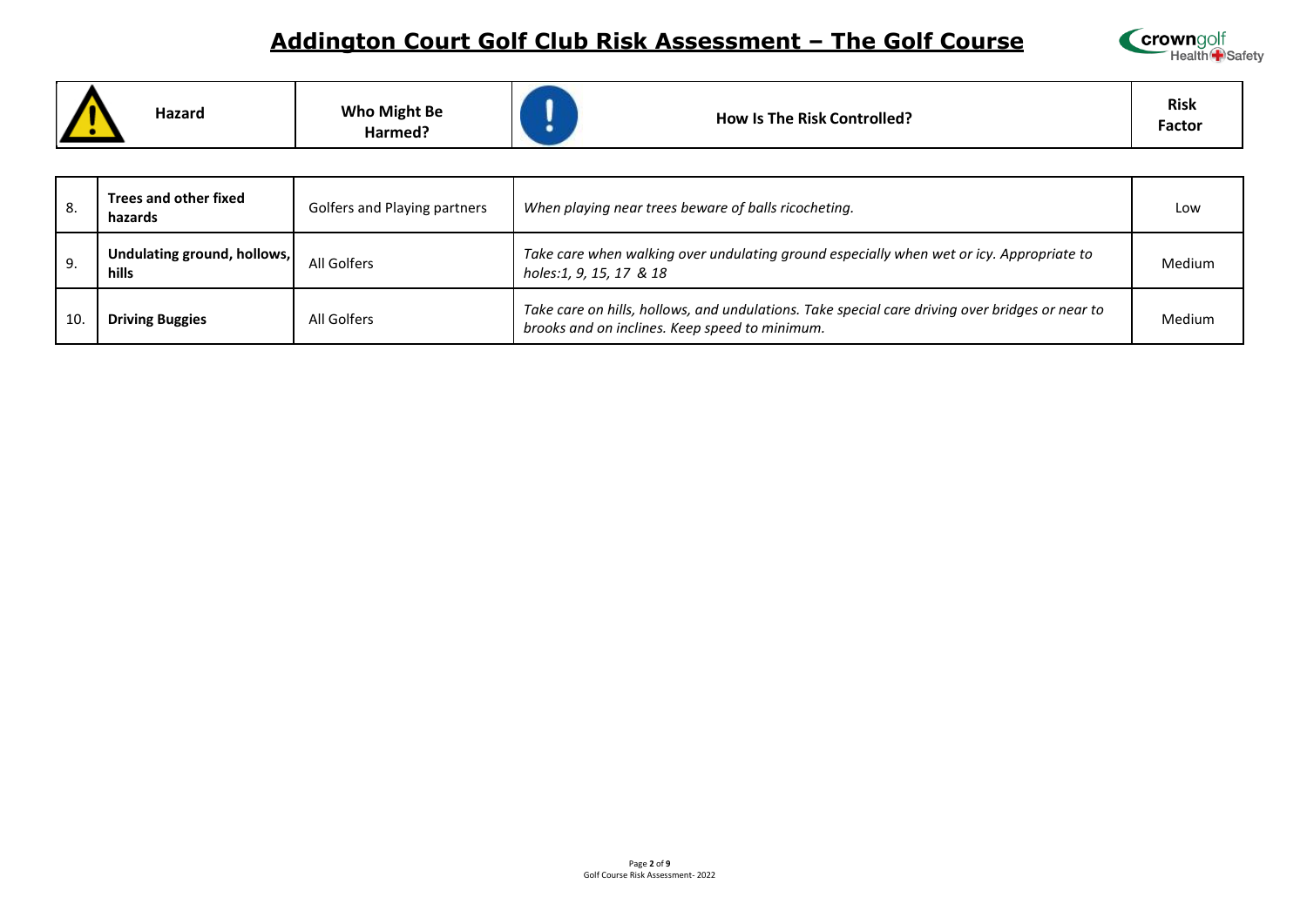

| <b>Hazard</b>                                                                                           | <b>Who Might Be</b><br>Harmed? | <b>How Is The Risk Controlled?</b>                                                                                       | <b>Risk</b><br><b>Factor</b> |  |  |  |  |
|---------------------------------------------------------------------------------------------------------|--------------------------------|--------------------------------------------------------------------------------------------------------------------------|------------------------------|--|--|--|--|
| <b>Specific Risks Hole by Hole</b>                                                                      |                                |                                                                                                                          |                              |  |  |  |  |
| Hole 1                                                                                                  |                                |                                                                                                                          |                              |  |  |  |  |
| Balls from driving range over<br>fence onto 1 <sup>st</sup> tee                                         | All golfers & Greens staff     | Be aware of shouts of fore from range. Tee markers as far forward as possible                                            | <b>Medium</b>                |  |  |  |  |
| Hole 2                                                                                                  |                                |                                                                                                                          |                              |  |  |  |  |
| Golfers walking across in<br>front of Tee to get from<br>17 <sup>th</sup> green to 18 <sup>th</sup> Tee | Golfers & Greens staff         | Golfers wait at corner of trees until tee shots played                                                                   | Medium                       |  |  |  |  |
| Hole 3                                                                                                  |                                |                                                                                                                          |                              |  |  |  |  |
| Green not visible from<br>Tee                                                                           | Golfers on green               | Pay attention when playing shot and shout fore if ball goes over trees and there is any<br>likelihood of hitting someone | Low                          |  |  |  |  |
| Hole 4                                                                                                  |                                |                                                                                                                          |                              |  |  |  |  |
| Irrigation Borehole to left<br>of green                                                                 | Greens staff                   | Greens staff pair up so one can observe tee and stop until tee shots played                                              | Low                          |  |  |  |  |
| Hole 5                                                                                                  |                                |                                                                                                                          |                              |  |  |  |  |
|                                                                                                         |                                |                                                                                                                          |                              |  |  |  |  |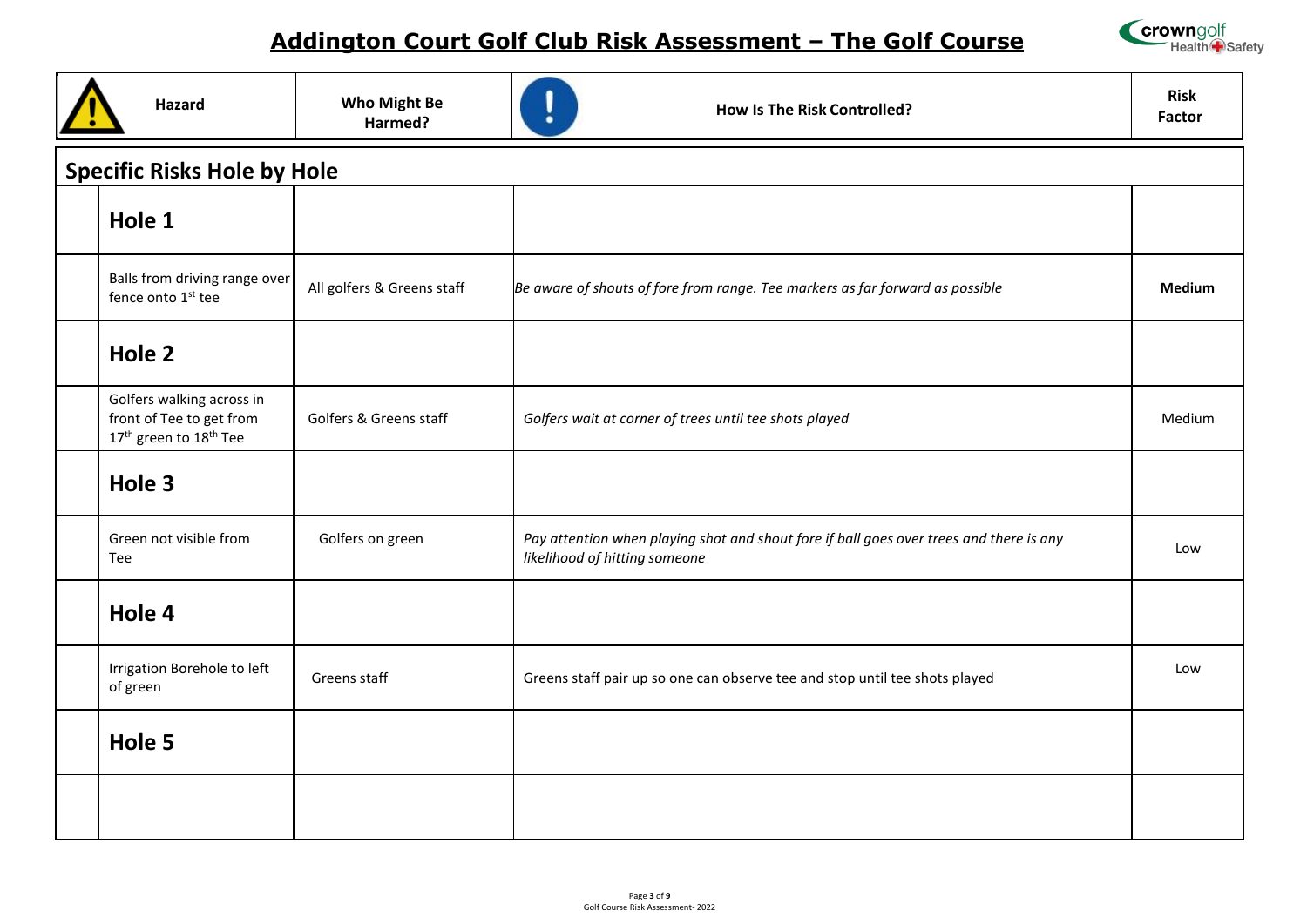

| Hazard                                                                     | <b>Who Might Be</b><br>Harmed?     | <b>How Is The Risk Controlled?</b>                                          | <b>Risk</b><br>Factor |
|----------------------------------------------------------------------------|------------------------------------|-----------------------------------------------------------------------------|-----------------------|
| Hole 6                                                                     |                                    |                                                                             |                       |
|                                                                            |                                    |                                                                             |                       |
| Hole 7                                                                     |                                    |                                                                             |                       |
| Tram stop to left of tee<br>over fence                                     | Tram users                         | Trees allowed to grow up in front of fence and tee markers on right of Tee  | Low                   |
| Hole 8                                                                     |                                    |                                                                             |                       |
| Green hidden from view<br>if approaching from right                        | Golfers on green & Greens<br>staff | Make sure green is clear before playing into green                          | Low                   |
| Hole 9                                                                     |                                    |                                                                             |                       |
| Green partially hidden<br>from Tee                                         | Golfers & Greens staff             | Step right of tee before hitting shot to ensure green is clear              | Low                   |
| Hole 10                                                                    |                                    |                                                                             |                       |
| Golfers walking from 9th<br>Green around corner to<br>10 <sup>th</sup> tee | Golfers                            | Danger sign before getting to corner to advise of balls being hit from left | Medium                |
| Hole 11                                                                    |                                    |                                                                             |                       |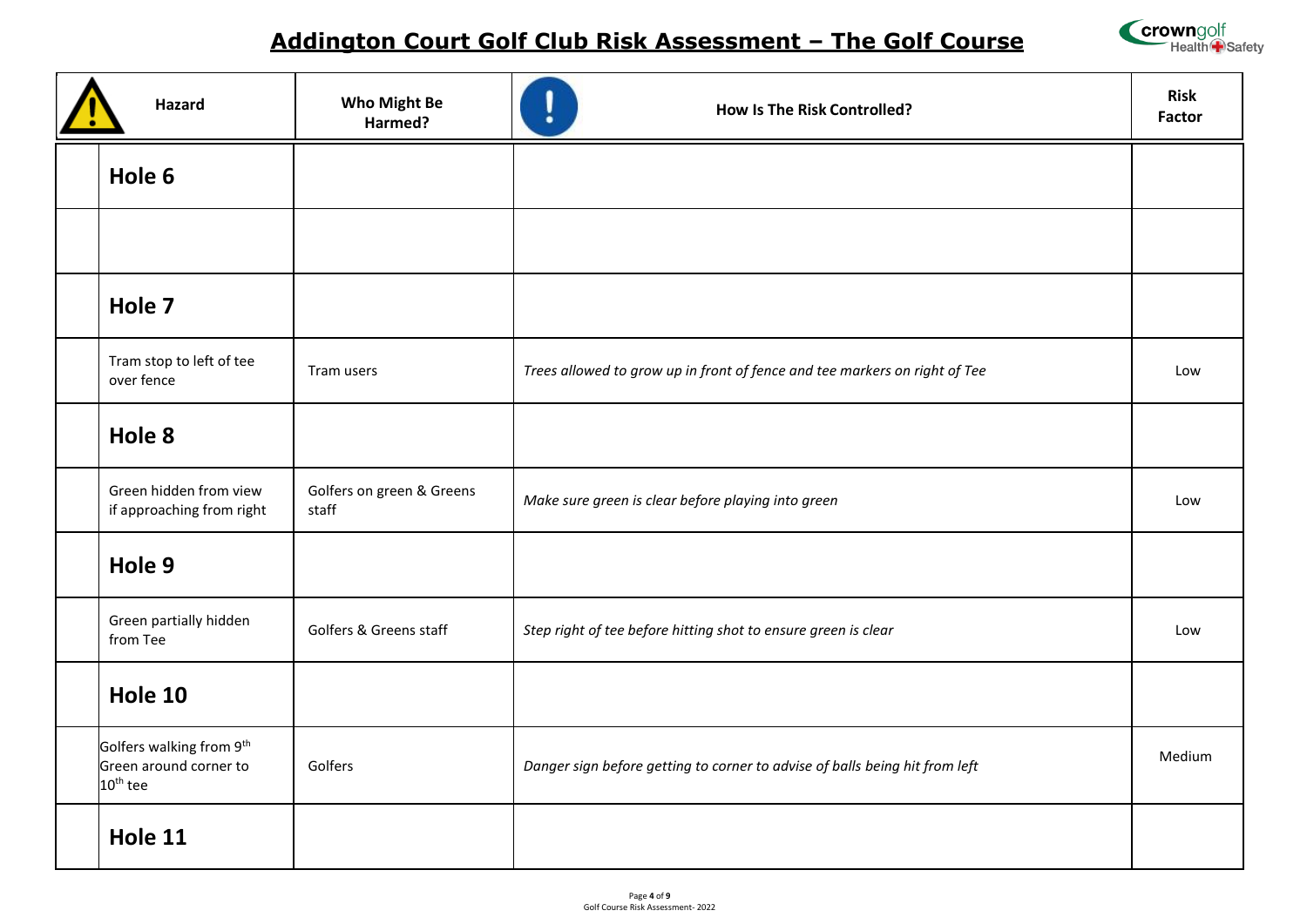

| Hazard                              | Who Might Be<br>Harmed?         | <b>How Is The Risk Controlled?</b>                                                                                       | <b>Risk</b><br><b>Factor</b> |
|-------------------------------------|---------------------------------|--------------------------------------------------------------------------------------------------------------------------|------------------------------|
|                                     |                                 |                                                                                                                          |                              |
| Hole 12                             |                                 |                                                                                                                          |                              |
|                                     |                                 |                                                                                                                          |                              |
| Hole 13                             |                                 |                                                                                                                          |                              |
| Next tee directly behind<br>green   | Golfers & greens staff          | Pay attention when playing green approach shot and shout fore if there is likelihood of hitting<br>someone               | Low                          |
| Hole 14                             |                                 |                                                                                                                          |                              |
|                                     |                                 |                                                                                                                          |                              |
| Hole 15                             |                                 |                                                                                                                          |                              |
| Green approach shot<br>drifts right | Players on 5 <sup>th</sup> hole | Pay attention when playing shot and shout fore if ball drifts to right and there is any likelihood<br>of hitting someone | Low                          |
| Hole 16                             |                                 |                                                                                                                          |                              |
|                                     |                                 |                                                                                                                          |                              |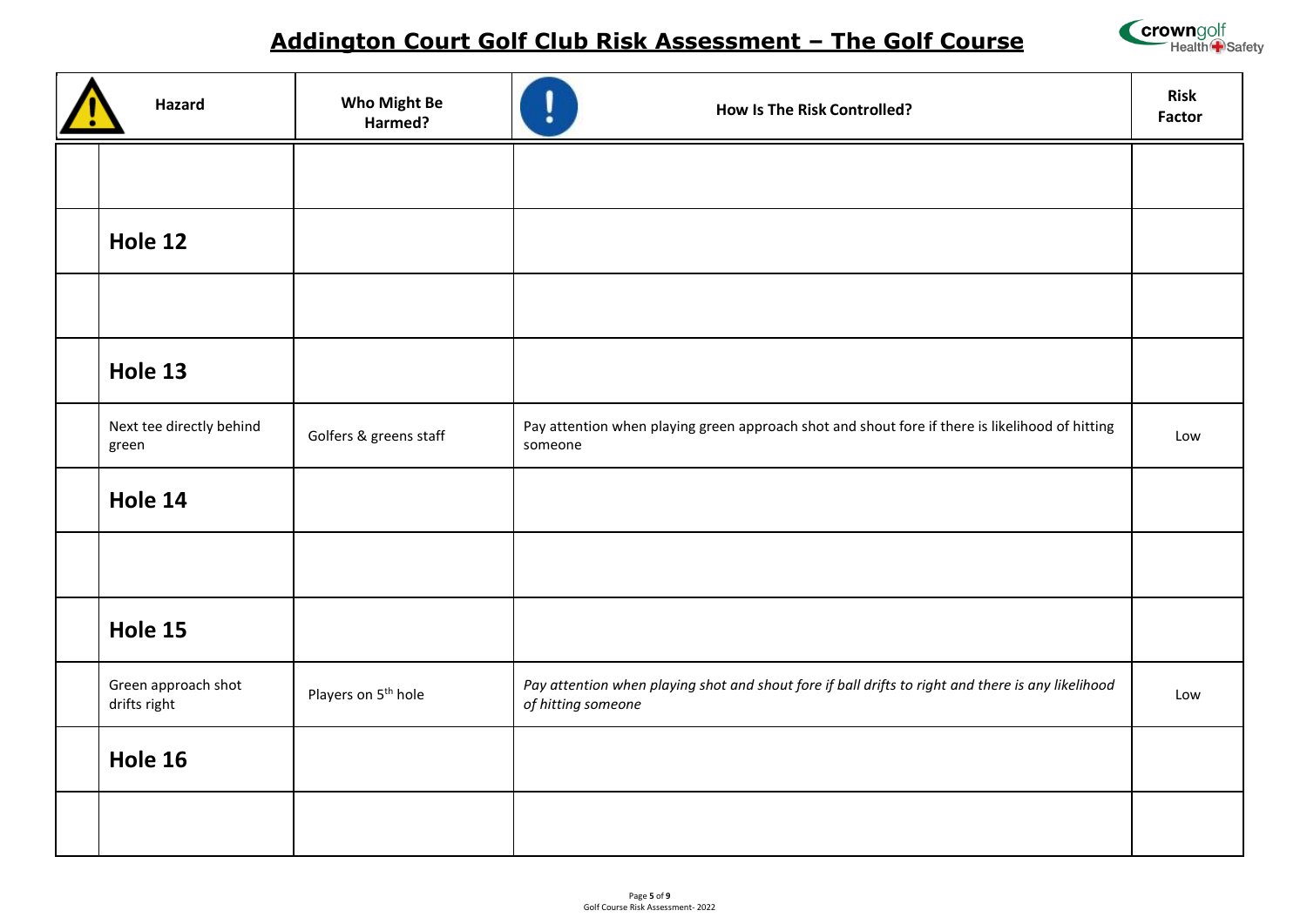

| Hazard                                    | <b>Who Might Be</b><br>Harmed?    | <b>How Is The Risk Controlled?</b><br>٠                                               | <b>Risk</b><br>Factor |
|-------------------------------------------|-----------------------------------|---------------------------------------------------------------------------------------|-----------------------|
| Hole 17                                   |                                   |                                                                                       |                       |
|                                           |                                   |                                                                                       |                       |
| Hole 18                                   |                                   |                                                                                       |                       |
| Miss-hit tee shots to right<br>into field | Dog walkers, members of<br>public | Trees allowed to grow up to right of tee. Shout fore if likelihood of hitting someone | Low                   |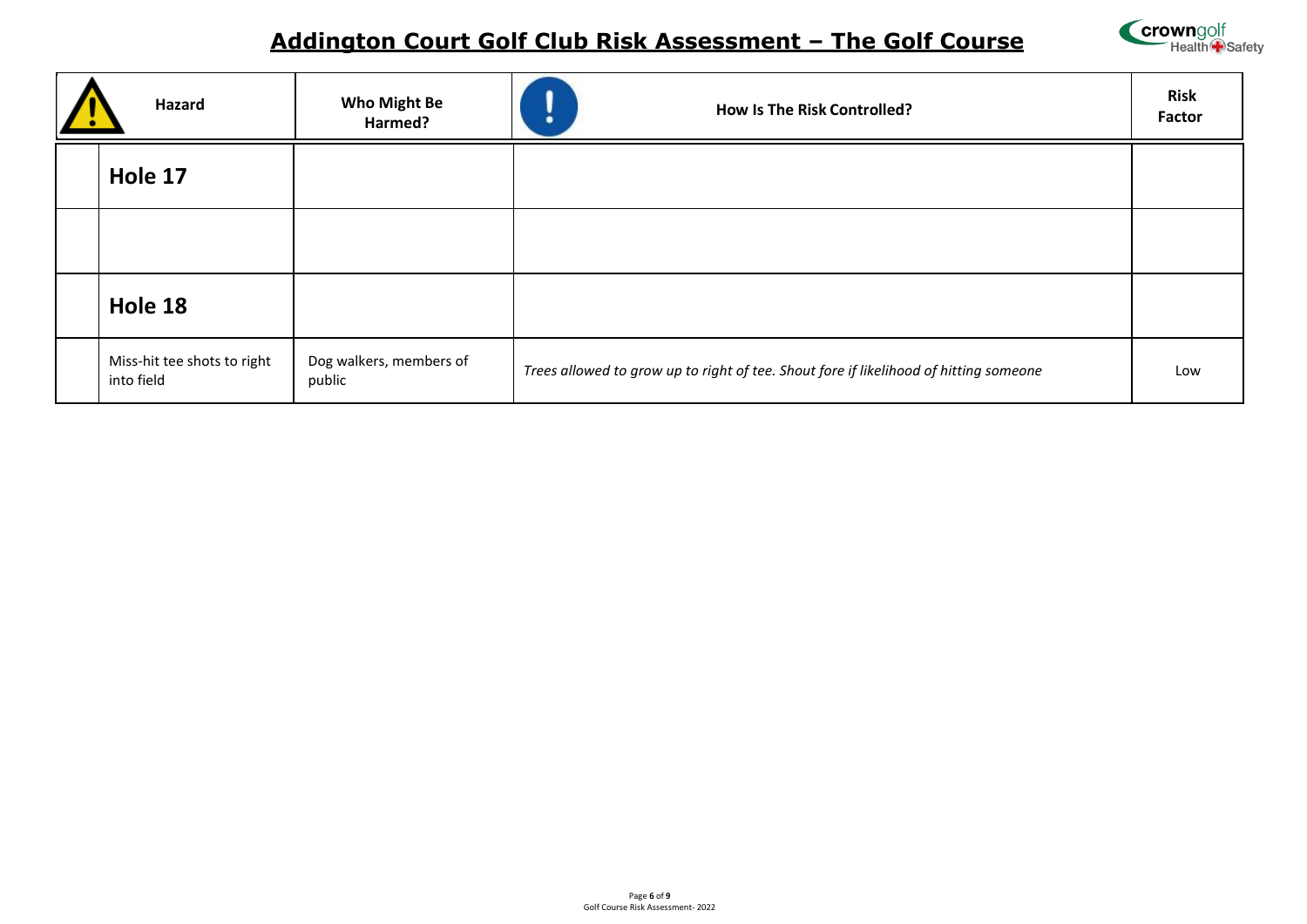





*Review If necessary due to course changes or incidents. Otherwise 1 June 2023*